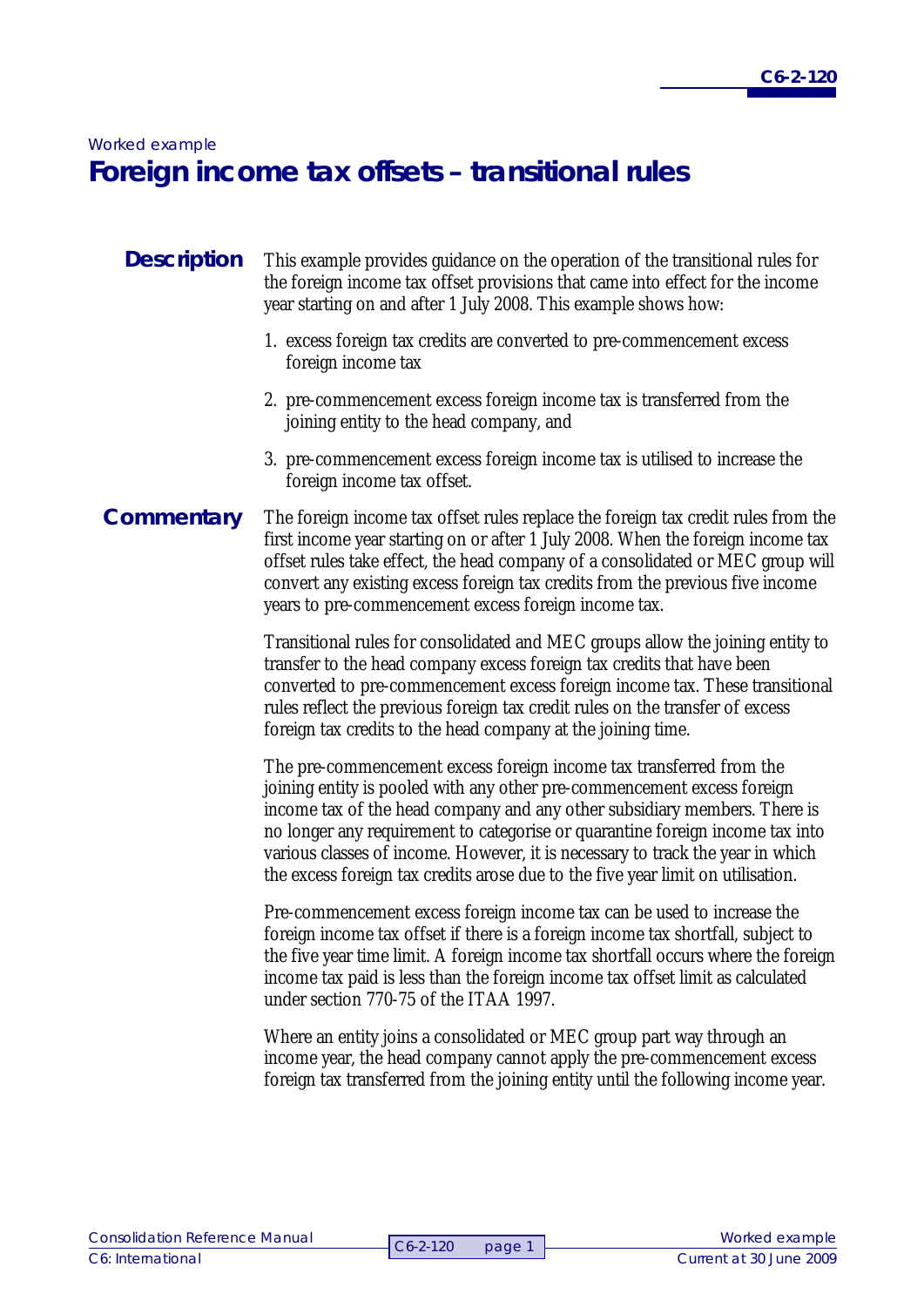### **Example**

On 30 June 2005, HCo becomes the head company of a consolidated group with one subsidiary member, ACo. On 30 June 2006, BCo is acquired by HCo and becomes a subsidiary member of the consolidated group for six months until HCo disposes of all its interests in BCo on 31 December 2006, at which time BCo leaves the group. Facts

> At 30 June 2008, HCo has the following excess foreign tax credits available (including amounts transferred to the group when BCo joins on 30 June 2006).

|                 |            | Excess foreign tax credits arising in |       |           |       |           |       |
|-----------------|------------|---------------------------------------|-------|-----------|-------|-----------|-------|
|                 |            | 03-04                                 | 04-05 | $05 - 06$ | 06-07 | $07 - 08$ | Total |
|                 | <b>HCo</b> | \$53                                  |       |           | \$200 |           |       |
| Passive         | ACo        | \$19                                  | \$88  |           |       | \$100     |       |
| income          | <b>BCo</b> | \$57                                  | \$48  | \$33      |       |           |       |
|                 | Total      | \$129                                 | \$136 | \$33      | \$200 | \$100     | \$598 |
| Other<br>income | HCo        |                                       |       |           |       | \$150     |       |
|                 | ACo        |                                       | \$101 |           |       | \$70      |       |
|                 | <b>BCo</b> |                                       | \$50  | \$97      |       |           |       |
|                 | Total      |                                       | \$151 | \$97      |       | \$220     | \$468 |

### **Table 1: Pooled excess foreign tax credit balances of HCo (available at 30 June 2008)**

On 1 January 2009, HCo acquires all the membership interests in CCo (which has the same income year as HCo). CCo had converted its excess foreign tax credits to pre-commencement excess foreign income tax when the foreign income tax offset rules commenced on 1 July 2008. The pre-commencement excess foreign income tax of CCo immediately before the joining time is as follows:

#### **Table 2: Pre-commencement excess foreign income tax of CCo at 31 December 2008**

|                    | Pre-commencement excess foreign income tax arising in |       |                          |       |       |  |
|--------------------|-------------------------------------------------------|-------|--------------------------|-------|-------|--|
|                    | 03-04                                                 | 04-05 | 05-06                    | 06-07 | 07-08 |  |
| As at 31 Dec. 2008 | \$350                                                 | \$500 | $\overline{\phantom{0}}$ | \$600 | \$400 |  |

CCo pays foreign income tax of \$2,500 on income derived in its nonmembership period from 1 July 2008 to 31 December 2008.

For the 2008-09 income year, HCo pays \$4,000 in foreign income tax on amounts included in its assessable income.

For the 2009-10 income year, HCo pays foreign income tax of \$7,000 on amounts included in its assessable income.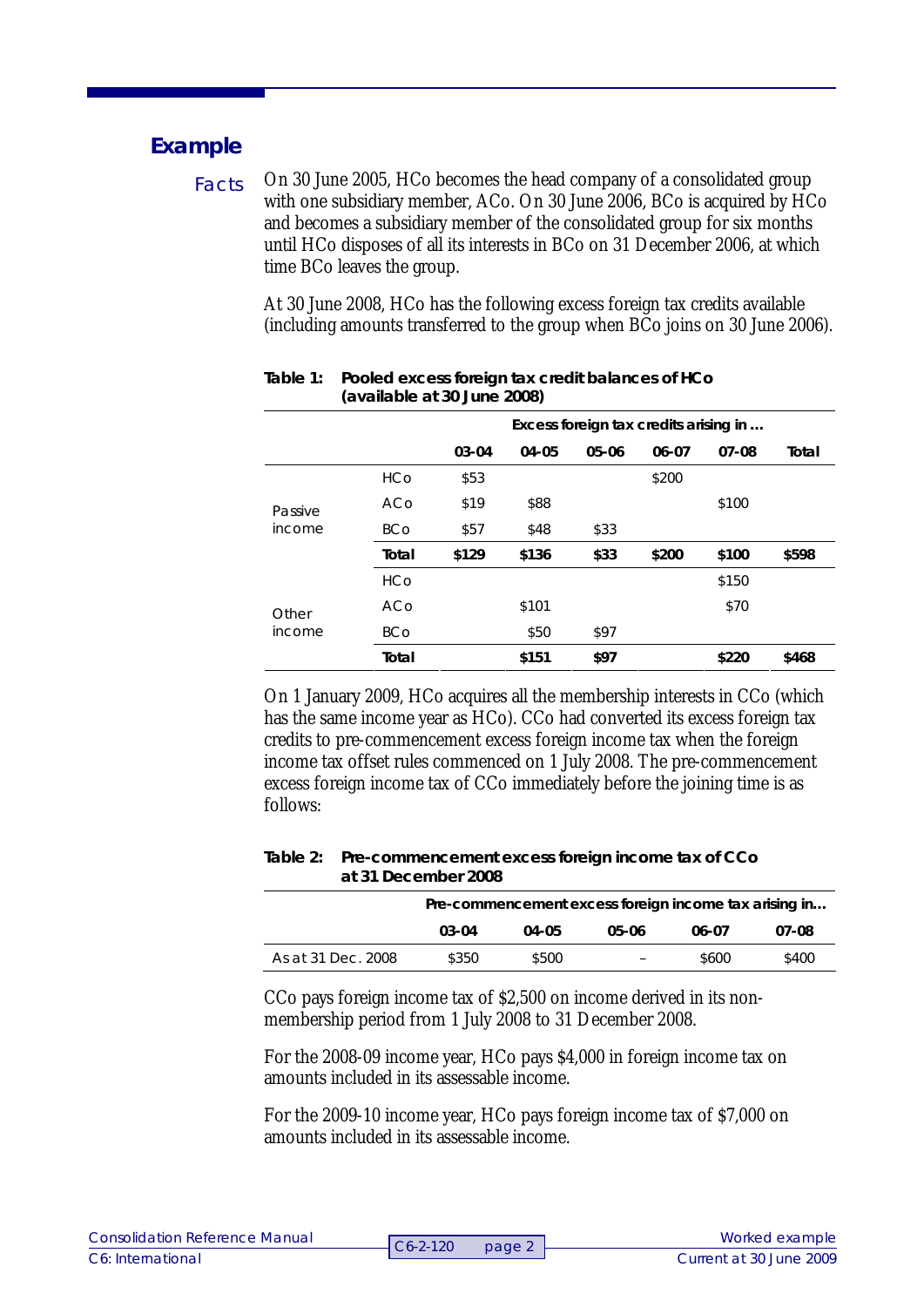### **Calculation**

2008-09 income year

From 1 July 2008, the foreign income tax offset rules apply to HCo, which converts its excess foreign tax credits to pre-commencement excess foreign income tax.

| Table 3: Pre-commencement excess foreign income tax of HCo |
|------------------------------------------------------------|
| at 1 July 2008                                             |

|      | Pre-commencement excess foreign income tax arising in |           |       |       |       |  |
|------|-------------------------------------------------------|-----------|-------|-------|-------|--|
|      | 03-04                                                 | $04 - 05$ | 05-06 | 06-07 | 07-08 |  |
| Pool | \$129                                                 | \$287     | \$130 | \$200 | \$320 |  |

CCo joins the group on 1 January 2009. In the non-membership period from 1 July 2008 to 31 December 2008, CCo pays foreign income tax of \$2,500 on an amount included in its assessable income in this period.

CCo is eligible for a foreign income tax offset for the foreign income tax it has paid subject to the foreign income tax offset limit. CCo can calculate the foreign income tax offset limit as the lesser of the foreign income tax paid or the Australian tax payable on the double-taxed amounts, or choose to use the \$1,000 de minimis cap. CCo calculates its foreign tax offset limit as \$2,200.

CCo is able to offset \$2,200 of the foreign income tax it has paid to reduce tax payable for the non-membership period. The foreign income tax of \$300 not utilised cannot be transferred to HCo, as it relates to income included in CCo's assessable income and it is not pre-commencement excess foreign tax.

CCo transfers its pre-commencement excess foreign income tax to HCo at the joining time to be pooled with HCo's pre-commencement excess foreign income tax, as follows:

|                      | Pre-commencement excess foreign income tax arising in |       |       |       |       |  |
|----------------------|-------------------------------------------------------|-------|-------|-------|-------|--|
|                      | $03 - 04$                                             | 04-05 | 05-06 | 06-07 | 07-08 |  |
| Previous pool        | \$129                                                 | \$287 | \$130 | \$200 | \$320 |  |
| Transferred from CCo | \$350                                                 | \$500 |       | \$600 | \$400 |  |

#### **Table 4: Pre-commencement excess foreign income tax of HCo at 1 Jan 2009**

For the 2008-09 income year, HCo calculates its foreign tax offset limit at \$4,250. As HCo paid foreign income tax of \$4,000, there is a foreign income tax shortfall because the tax offset amount is less than the foreign tax offset limit.

HCo can utilise its pre-commencement excess foreign income tax to increase the tax offset amount. It uses a first-in, first-out basis for utilising precommencement excess foreign income tax from the pool. HCo increases the foreign income tax offset amount by \$250 by using pooled pre-commencement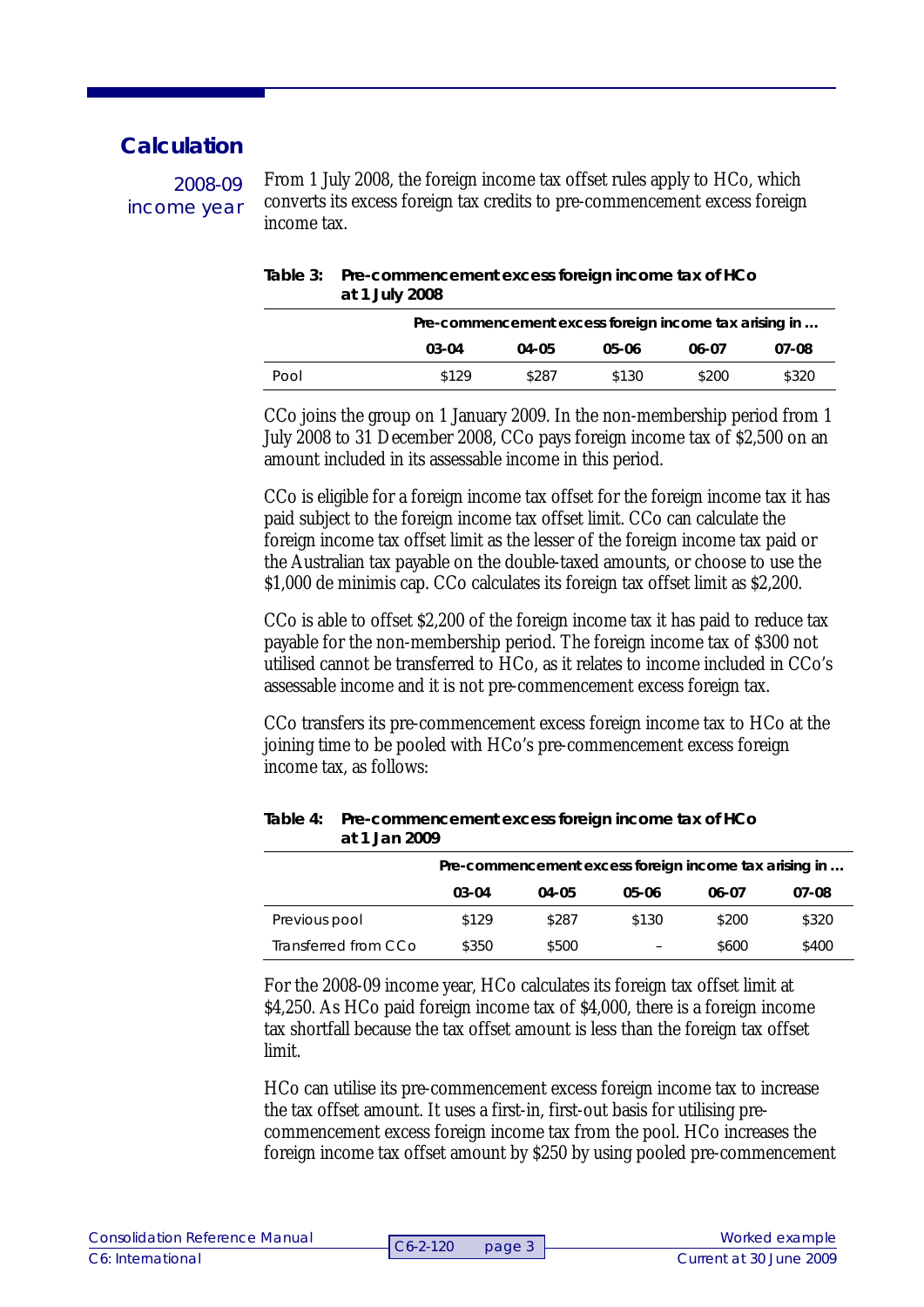excess foreign income tax amounts (reducing the 2003-04 amount by \$129 and 2004-05 by \$121).

HCo cannot use any excess foreign income tax transferred by CCo because CCo had not joined the consolidated group before the start of HCo's 2008-09 income year. The first income year in which HCo can use the transferred excess foreign income tax from CCo is 2009-10.

|                         | Pre-commencement excess foreign income tax arising in |         |       |       |       |  |
|-------------------------|-------------------------------------------------------|---------|-------|-------|-------|--|
|                         | $03 - 04$                                             | 04-05   | 05-06 | 06-07 | 07-08 |  |
| Previous pool           | \$129                                                 | \$287   | \$130 | \$200 | \$320 |  |
| Transferred from<br>CCo | \$350                                                 | \$500   |       | \$600 | \$400 |  |
| Utilised 30 June 2009   | (\$129)                                               | (\$121) |       |       |       |  |
| <b>Balance</b>          | \$350                                                 | \$666   | \$130 | \$800 | \$720 |  |

| Table 5: Pre-commencement excess foreign income tax of HCo |
|------------------------------------------------------------|
| at 30 June 2009                                            |

### 2009-10 income year

For the 2009-10 income year, HCo calculates its foreign income tax offset limit as \$8,500. Having paid foreign income tax of \$7,000, HCo is left with a foreign income tax shortfall of \$1,500. HCo can utilise its pre-commencement excess foreign income tax and add \$1,500 to the tax offset for the income year.

The five year time limit prevents HCo from using pre-commencement excess foreign income tax from the 2003-04 income year because these amounts arose outside the five years preceding 2009-10. The pre-commencement excess foreign income tax from the 2004-05 and following income years is available for HCo to use. HCo uses a first-in, first out basis for utilising the precommencement excess foreign income tax from the pool.

The balance of the pool after utilising pre-commencement excess foreign income tax is calculated as follows:

| <b>HCo at 30 June 2010</b> |         |                                                       |         |       |          |
|----------------------------|---------|-------------------------------------------------------|---------|-------|----------|
|                            |         | Pre-commencement excess foreign income tax arising in |         |       |          |
|                            | 04-05   | 05-06                                                 | 06-07   | 07-08 | Total    |
| Pool                       | \$666   | \$130                                                 | \$800   | \$720 | \$2,316  |
| Utilised 30 June 2010      | (\$666) | (\$130)                                               | (\$704) |       | (\$1500) |
| <b>Balance</b>             |         |                                                       | \$96    | \$720 | \$816    |

#### **Table 6: Pre-commencement excess foreign income tax available for HCo at 30 June 2010**